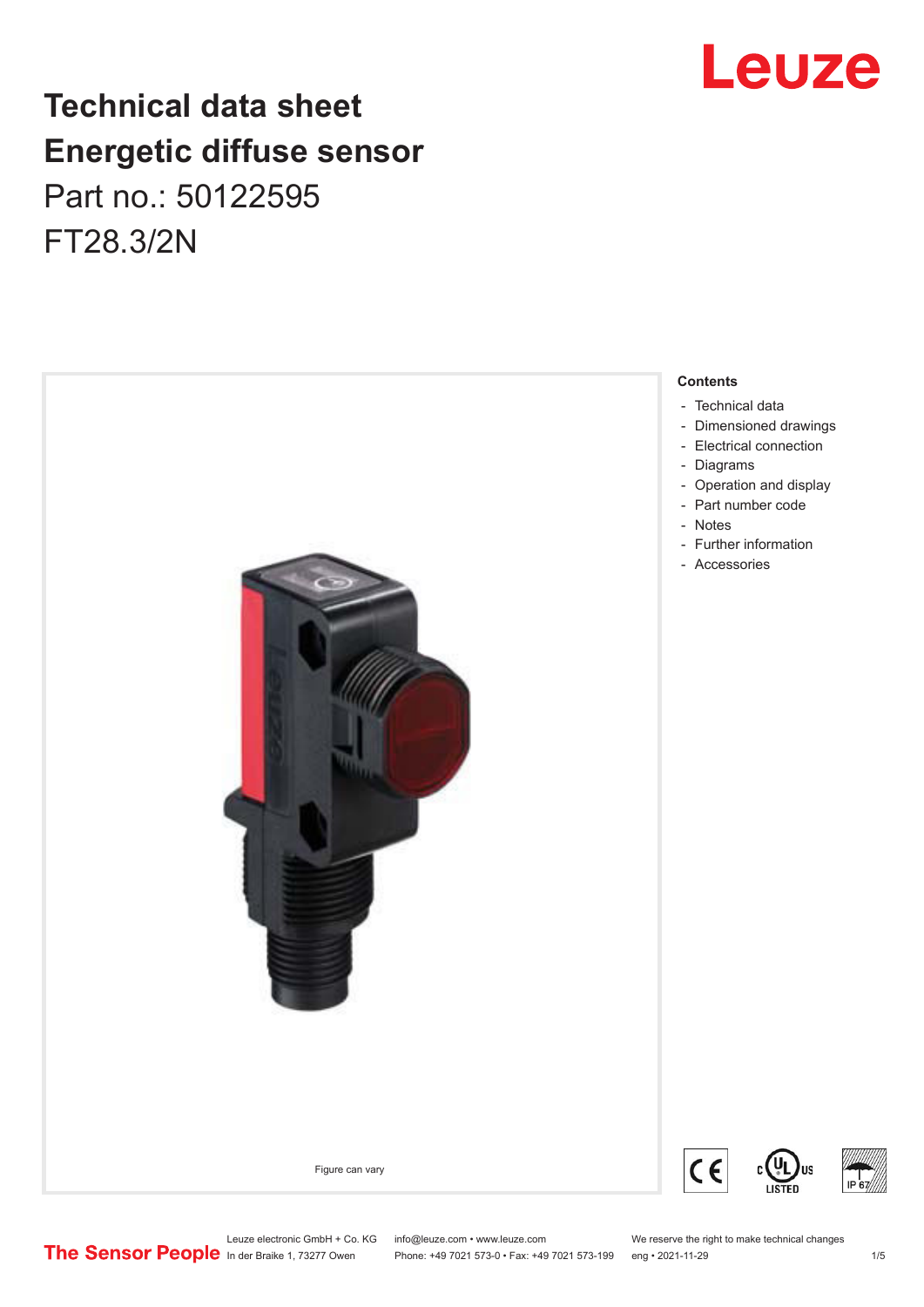## <span id="page-1-0"></span>**Technical data**

#### **Basic data**

**Series** 28

**Operating principle** Diffuse reflection principle

#### **Special version**

#### **Optical data**

| <b>Operating range</b>           | Guaranteed operating range           |
|----------------------------------|--------------------------------------|
| Operating range, white 90%       | $0.0010.21$ m                        |
| Operating range, gray 50%        | $0.0020.185$ m                       |
| Operating range, gray 18%        | $0.0030.145$ m                       |
| Operating range, black 6%        | $0.0050.125$ m                       |
| <b>Operating range limit</b>     | Typical operating range              |
| Operating range limit, white 90% | $00.25$ m                            |
| Operating range limit, gray 50%  | $0.0020.225$ m                       |
| Operating range limit, gray 18%  | $0.0030.175$ m                       |
| Operating range limit, black 6%  | $0.0050.15$ m                        |
| Light source                     | LED, Red                             |
| Wavelength                       | 620 nm                               |
| <b>Transmitted-signal shape</b>  | Pulsed                               |
| LED group                        | Exempt group (in acc. with EN 62471) |

#### **Electrical data**

**Protective circuit** Polarity reversal protection

Short circuit protected

| Performance data              |                                     |
|-------------------------------|-------------------------------------|
| Supply voltage U <sub>B</sub> | 10  30 V, DC, Incl. residual ripple |
| <b>Residual ripple</b>        | 0  15 %, From $U_{\rm B}$           |
| Open-circuit current          | $020$ mA                            |

#### **Outputs**

**Number of digital switching outputs** 2 Piece(s)

**Switching outputs Voltage type** DC **Switching current, max.** 100 mA **Switching voltage** 

high:  $\geq$ (U<sub>p</sub>-2.5V) low: ≤2.5V

| <b>Switching output 1</b>  |                           |
|----------------------------|---------------------------|
| <b>Assignment</b>          | Connection 1, conductor 4 |
| <b>Switching element</b>   | Transistor, NPN           |
| <b>Switching principle</b> | Light switching           |
|                            |                           |
| <b>Switching output 2</b>  |                           |
| <b>Assignment</b>          | Connection 1, conductor 2 |
| <b>Switching element</b>   | Transistor, NPN           |
| <b>Switching principle</b> | Dark switching            |

#### **Timing**

| <b>Switching frequency</b> | 500 Hz           |
|----------------------------|------------------|
| Response time              | 1 $\text{ms}$    |
| <b>Readiness delay</b>     | $300 \text{ ms}$ |

# Leuze

| <b>Connection 1</b>       |                       |
|---------------------------|-----------------------|
| <b>Function</b>           | Signal OUT            |
|                           | Voltage supply        |
| <b>Type of connection</b> | Cable                 |
| Cable length              | 2,000 mm              |
| <b>Sheathing material</b> | <b>PUR</b>            |
| Cable color               | <b>Black</b>          |
| Number of conductors      | 4-wire                |
| Wire cross section        | $0.2$ mm <sup>2</sup> |
|                           |                       |

#### **Mechanical data**

| Dimension (W x H x L)   | 15 mm x 46.5 mm |
|-------------------------|-----------------|
| <b>Thread size</b>      | M <sub>18</sub> |
| Length                  | 31.8 mm         |
| <b>Housing material</b> | <b>Plastic</b>  |
| <b>Plastic housing</b>  | <b>ABS</b>      |
| Lens cover material     | <b>Plastic</b>  |
| Net weight              | 75 g            |
| <b>Housing color</b>    | <b>Black</b>    |
|                         | Red             |

#### **Operation and display**

| Type of display             | I FD.        |
|-----------------------------|--------------|
| <b>Number of LEDs</b>       | 2 Piece(s)   |
| <b>Operational controls</b> | Teach button |

#### **Environmental data**

| Ambient temperature, operation | -40  60 °C                       |
|--------------------------------|----------------------------------|
| Ambient temperature, storage   | $-40$ 70 $^{\circ}$ C $^{\circ}$ |

#### **Certifications**

| Degree of protection     | IP 67         |
|--------------------------|---------------|
| <b>Protection class</b>  | Ш             |
| <b>Certifications</b>    | c UL US       |
| <b>Standards applied</b> | IEC 60947-5-2 |
|                          |               |

#### **Classification**

| <b>Customs tariff number</b> | 85365019 |
|------------------------------|----------|
| eCl@ss 5.1.4                 | 27270903 |
| $eC/\omega$ ss 8.0           | 27270903 |
| $eC$ <sub>l</sub> $@ss$ 9.0  | 27270903 |
| eCl@ss 10.0                  | 27270903 |
| eCl@ss 11.0                  | 27270903 |
| <b>ETIM 5.0</b>              | EC001821 |
| <b>ETIM 6.0</b>              | EC001821 |
| <b>ETIM 7.0</b>              | EC001821 |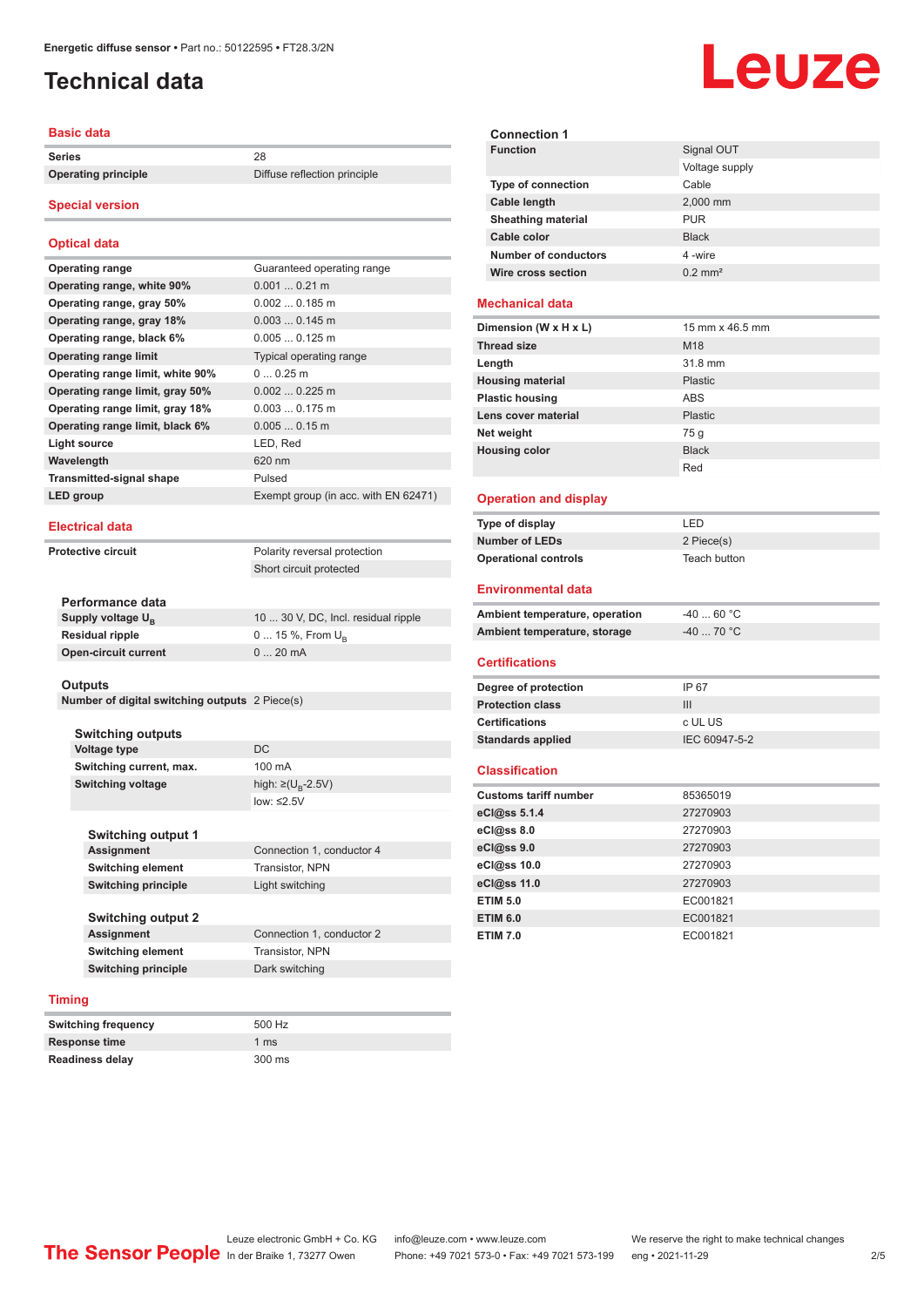## <span id="page-2-0"></span>**Dimensioned drawings**

All dimensions in millimeters



37,3



- A Optical axis B Indicator diode
- C Teach button

## **Electrical connection**

 $C \rightarrow C$ 

### **Connection 1**

| <b>Function</b>             | Signal OUT            |
|-----------------------------|-----------------------|
|                             | Voltage supply        |
| Type of connection          | Cable                 |
| Cable length                | 2,000 mm              |
| <b>Sheathing material</b>   | <b>PUR</b>            |
| Cable color                 | <b>Black</b>          |
| <b>Number of conductors</b> | 4 -wire               |
| Wire cross section          | $0.2$ mm <sup>2</sup> |

Ø 4

#### **Conductor color Conductor assignment**

| <b>Brown</b> | V+               |
|--------------|------------------|
| White        | OUT <sub>2</sub> |
| <b>Blue</b>  | <b>GND</b>       |
| <b>Black</b> | OUT <sub>1</sub> |

Leuze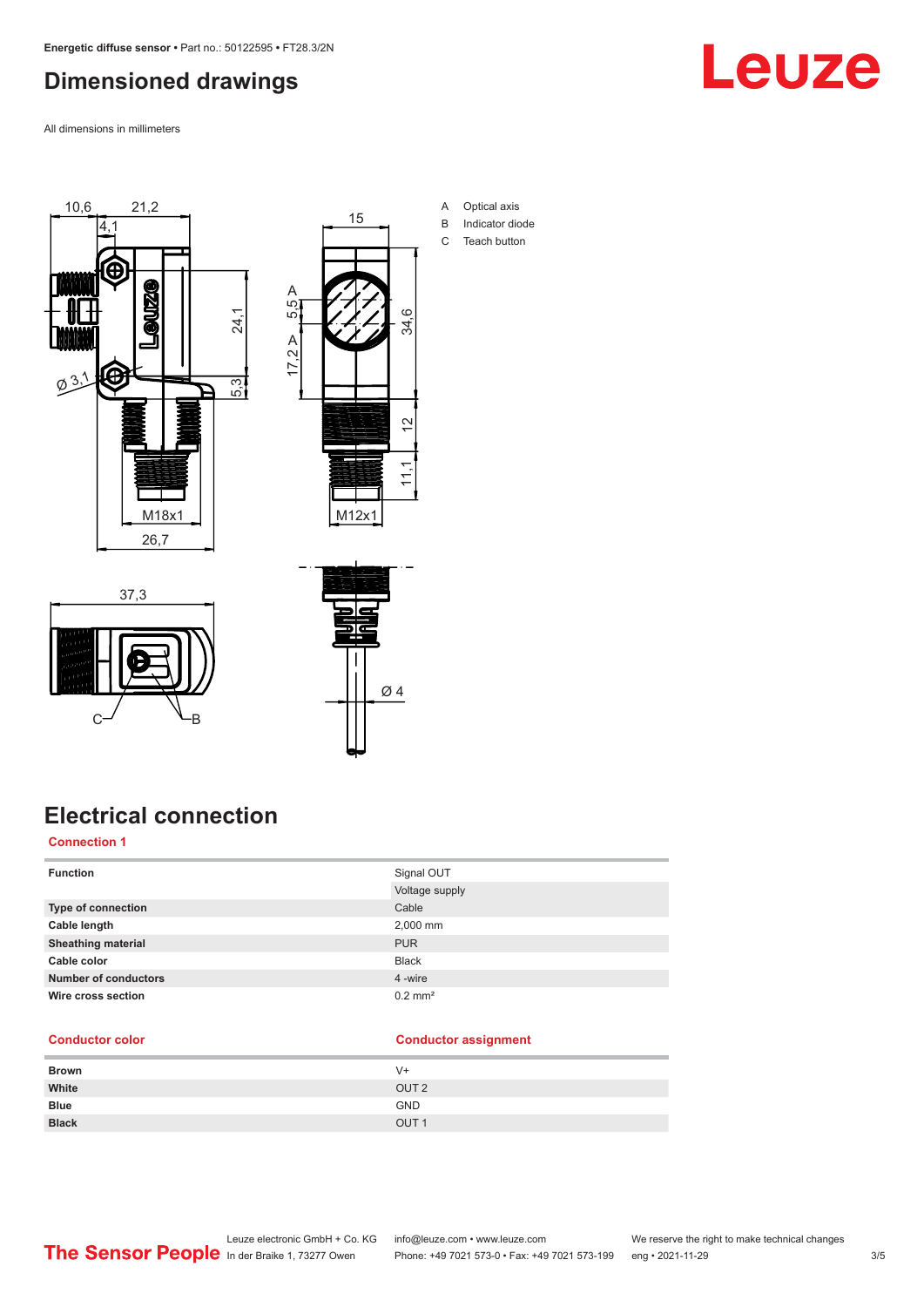## <span id="page-3-0"></span>**Diagrams**

# Leuze

Typ. black/white behavior



- x Range [mm]
- y Reduction of range [mm]
- A White 90%
- B Gray 50%
- C Gray 18%
- D Black 6%

**Fading: black/white error < 50 %** The black/white error is calculated from the operating range against white and the reduction of the operating range against black: **black/white error = reduction of the operating range against black / operating range against** 

**white x 100%**

## **Operation and display**

| <b>LED</b> | Display                  | <b>Meaning</b>        |
|------------|--------------------------|-----------------------|
|            | Green, continuous light  | Operational readiness |
|            | Yellow, continuous light | Object detected       |

## **Part number code**

Part designation: **AAA28d.E/ ff-hh**

| AAA28 | Operating principle / construction<br>LS28: throughbeam photoelectric sensor transmitter<br>LE28: throughbeam photoelectric sensor receiver<br>ET28: energetic diffuse reflection sensor<br>FT28: diffuse reflection sensor with fading<br>PRK28: retro-reflective photoelectric sensor with polarization filter                                                                          |
|-------|-------------------------------------------------------------------------------------------------------------------------------------------------------------------------------------------------------------------------------------------------------------------------------------------------------------------------------------------------------------------------------------------|
| d     | Light type<br>n/a: red light<br>I: infrared light                                                                                                                                                                                                                                                                                                                                         |
| Е     | Equipment<br>3: teach-in via button                                                                                                                                                                                                                                                                                                                                                       |
| ff    | Switching output / function / OUT1OUT2 (OUT1 = pin 4, OUT2 = pin 2)<br>2: NPN transistor output, light switching<br>N: NPN transistor output, dark switching<br>4: PNP transistor output, light switching<br>P: PNP transistor output, dark switching<br>D: Deactivation input (deactivation with low signal)<br>9: deactivation input (deactivation with high signal)<br>X: pin not used |
| hh    | <b>Electrical connection</b><br>n/a: cable, standard length 2000 mm, 4-wire<br>200-M12: cable, length 200 mm with M12 connector, 4-pin, axial (plug)<br>200-M8: cable, length 200 mm with M8 connector, 4-pin, axial (plug)                                                                                                                                                               |

| <b>Note</b>                                                                                  |
|----------------------------------------------------------------------------------------------|
| ∜ A list with all available device types can be found on the Leuze website at www.leuze.com. |